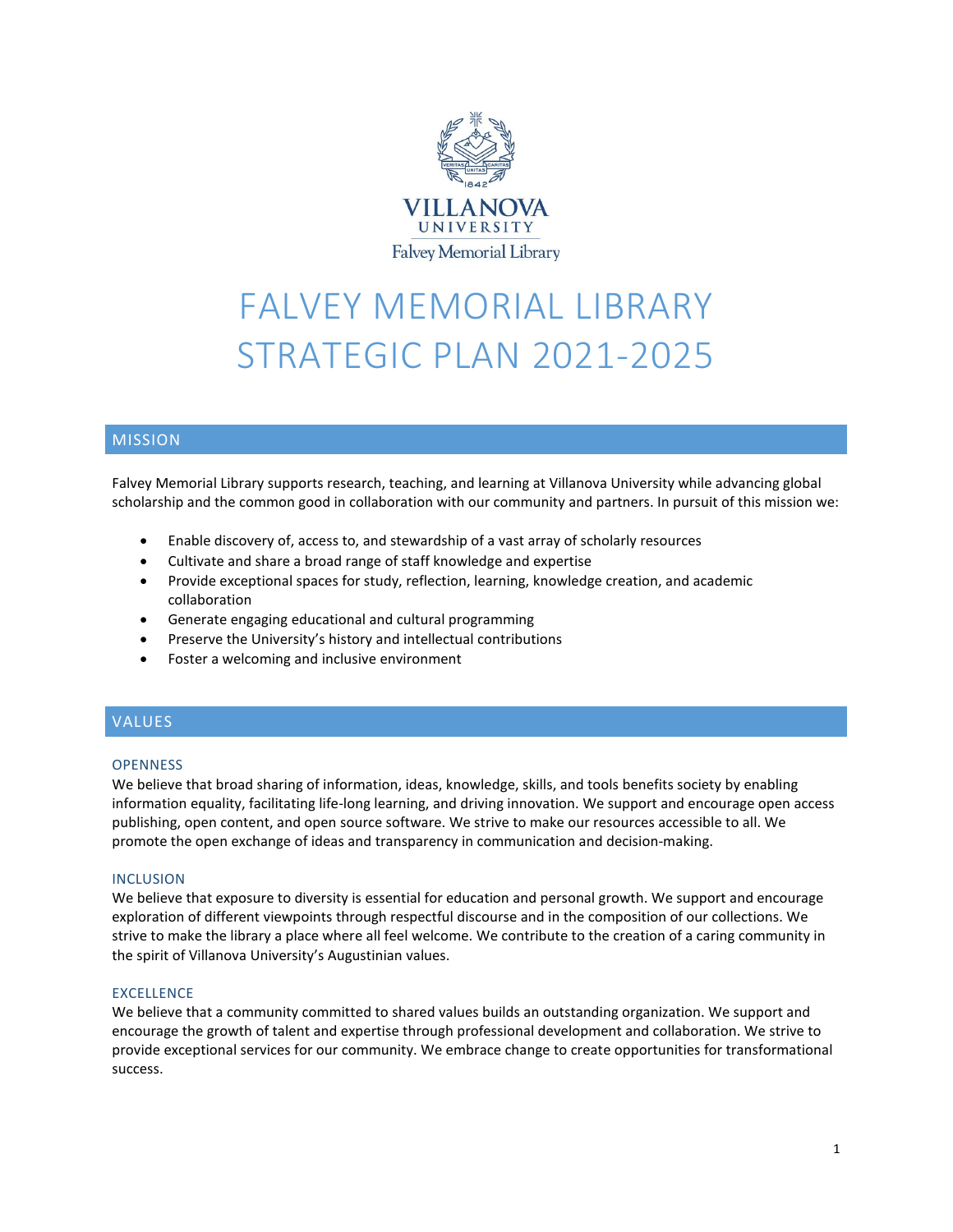## GOAL 1 – ADVANCE RESEARCH AND SCHOLARSHIP

*Support the existing and emerging research needs of faculty, graduate students, undergraduate students, and other scholars; shape and promote intellectual inquiry through services and collections*

# OBJECTIVES WITH KEY OUTCOMES

- A. ENHANCE FRAMEWORK AND SERVICE PORTFOLIO FOR SCHOLARLY COMMUNICATION
- Deliver strategic services to facilitate research
	- a. Conduct a benchmark analysis of collections among peer R2 institutions
	- b. Reshape research services portfolio to better meet campus needs
	- c. Implement campus-wide ORCiD deployment
	- d. Increase community awareness of Falvey services and collections
- Enable the exploration of emerging research and scholarly communication landscapes
	- a. Perform an environmental scan of campus research and scholarly communication service needs
	- b. Design services to support new areas and forms of research and scholarship
	- c. Pilot digital scholarship lab

## B. PRESERVE THE INTELLECTUAL OUTPUT AND HISTORY OF THE UNIVERSITY

- Champion policies and procedures for collecting, preserving, and sharing Villanova produced content
	- a. Institute archival records retention outreach program
	- b. Propose process for collecting faculty monographs and articles and changes to polices as needed
- Facilitate next-gen repository solutions for intellectual output and digital archival material
	- a. Provide institutional repository to make available and preserve VU scholarly publications and research data
	- b. Explore viability of establishing the library as the repository of record for theses and dissertations
	- c. Establish system to ingest, retain, and preserve VU digital archives

# GOAL 2 – TRANSFORM LIBRARY PHYSICAL SPACES

*Renovate facilities so the Library is positioned to support education and research now and in the future.*

## OBJECTIVES WITH KEY OUTCOMES

## A. IMPROVE FALVEY SPACES TO INFORM FUTURE RENOVATION

- Evaluate interiors
	- a. Experiment with furnishings and design materials in targeted places
	- b. Assess use of public areas
- Augment building operations
	- a. Generate proactive building maintenance plan in collaboration with Facilities Management
	- b. Create library signage to improve wayfinding and awareness prior to and during renovations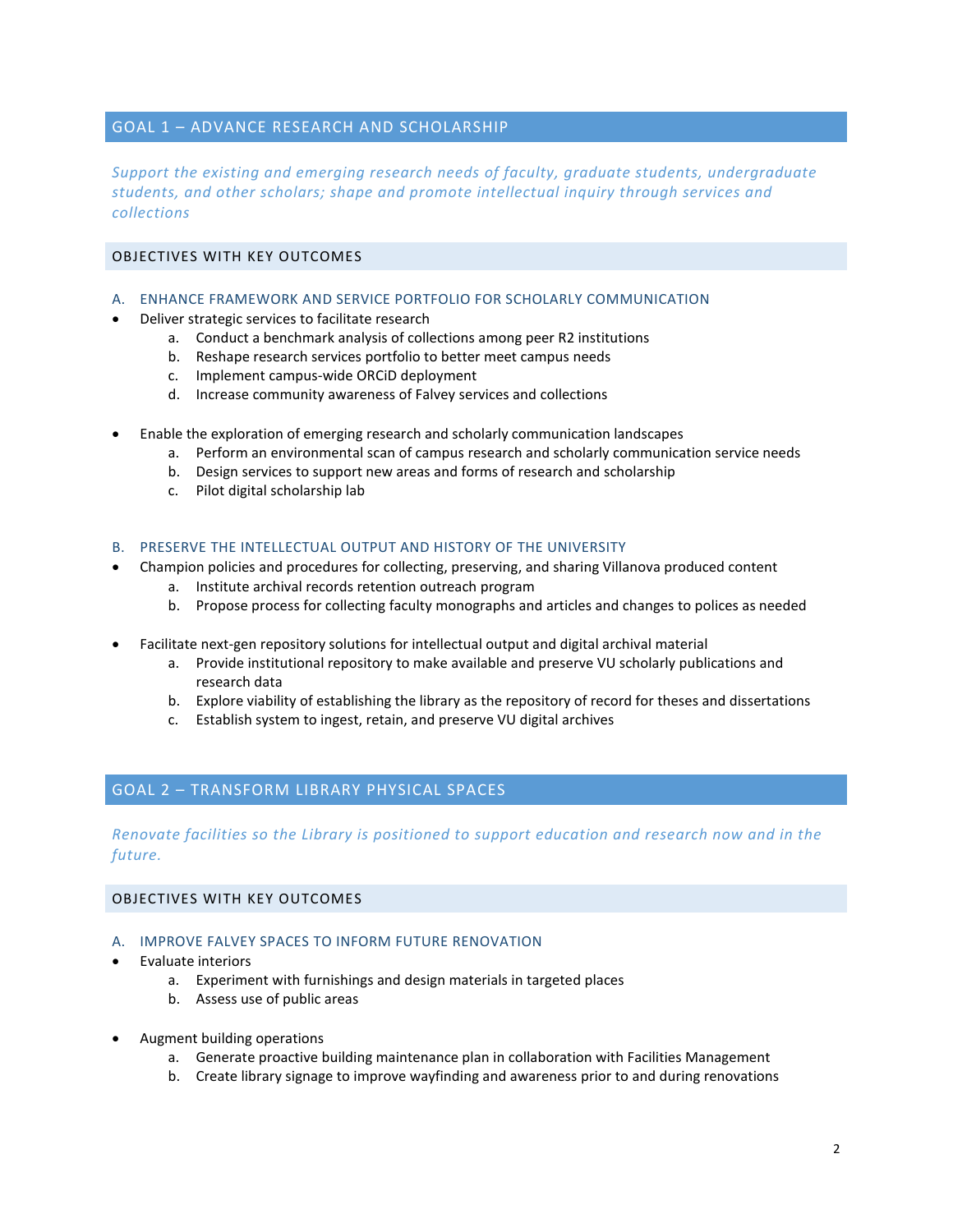## B. ADVANCE LIBRARY MASTER PLAN

- Plan for occupied building construction
	- a. Devise staged plans for collection access and services while under construction
	- b. Design occupancy scheme for phased renovation
	- c. Craft renovation communication plan to VU community
- Support fundraising for major renovation
	- a. Collaborate with University Advancement
	- b. Initiate marketing and donor development plan

# GOAL 3 – ENABLE PERSONAL GROWTH OF VU COMMUNITY MEMBERS

*Create a welcoming, energetic, and resource-rich environment dedicated to the continuous development of the whole person rooted in the Augustinian Catholic intellectual tradition.*

## OBJECTIVES WITH KEY OUTCOMES

## A. FOSTER AN INCLUSIVE ENVIRONMENT

- Grow collections reflecting voices and experiences of minoritized communities and covering topics such as gender, race, disability, sexuality, global justice, and other power imbalances
	- a. Assess current financial commitment to DEI materials
	- b. Expand DEI collections
- Implement a strategy for diversity, equity, and inclusion for Falvey
	- a. Perform environmental scan of DEI activities in academic libraries and at VU
	- b. Develop DEI initiatives
- B. PROMOTE PROFESSIONAL DEVELOPMENT AND LIFE-LONG LEARNING
- Empower the lifelong learning of the community
	- a. Deliver and market online services to support life-long learning
	- b. Investigate feasibility of providing alumni remote access to a subset of electronic resources
- Offer significant opportunities for staff professional development
	- a. Encourage and support external professional engagement
	- b. Provide staff with leadership development opportunities in committees, working groups, etc.

## C. STRIVE AND ADVOCATE FOR MORE EQUITABLE ACCESS TO INFORMATION

- Craft a strategy to promote openness and equitable information access
	- a. Champion and facilitate faculty Open Access policy exploration
	- b. Perform environmental scan of Open activities in academic libraries and VU
	- c. Develop Open initiatives
- Ensure long-term sustainability of the open source VuFind software
	- a. Establish new organizational home for VuFind
	- b. Grow VuFind community